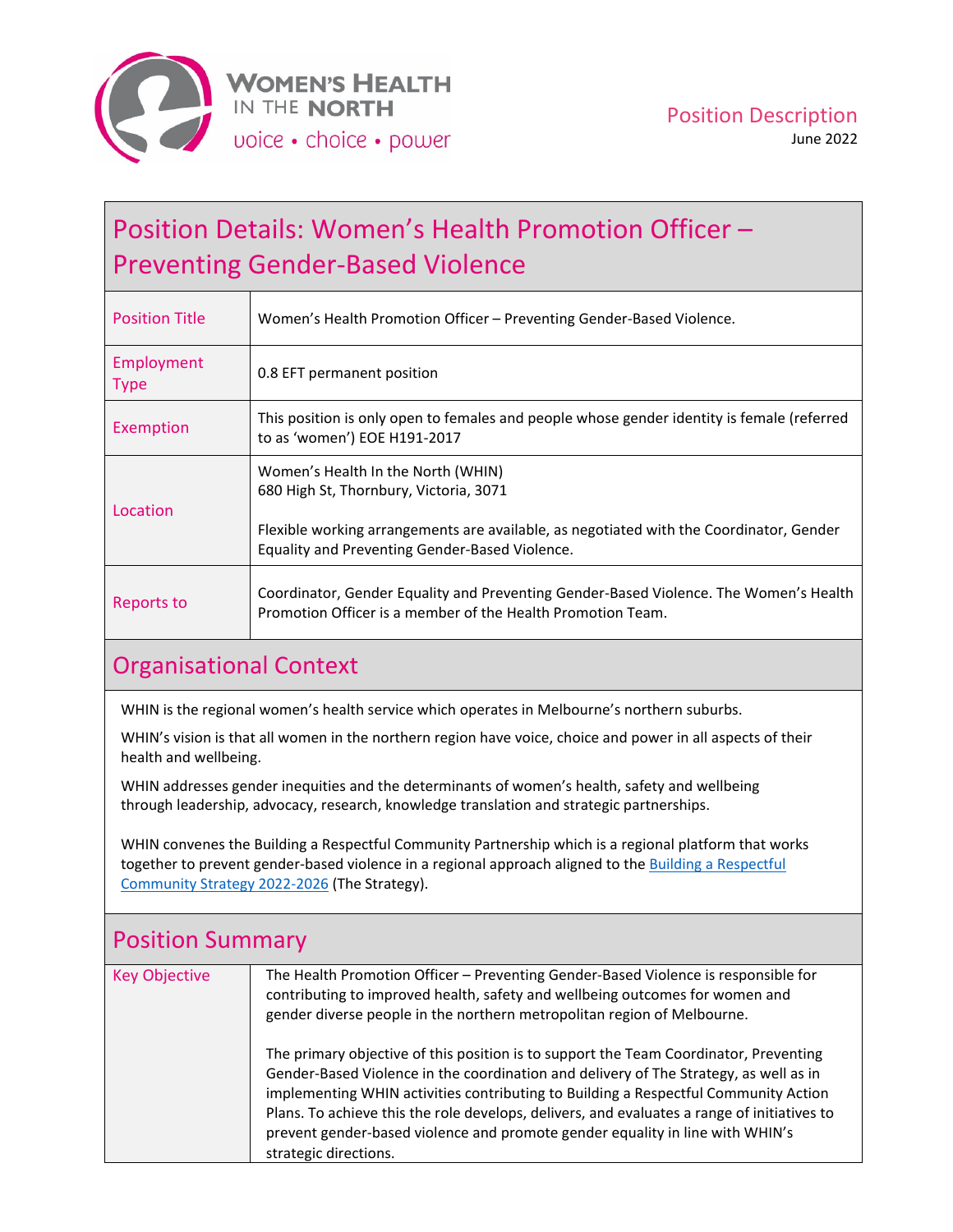| <b>Key capabilities</b><br>and<br>competencies                                              | As a part of the Health Promotion team, the Health Promotion Officer will contribute<br>to the major administration and communication strategies of the organisation. This<br>includes our website, social media, newsletters, and annual report.<br>This role requires a thorough understanding of women's health and wellbeing needs,<br>including an understanding the structural factors that cause and maintain health<br>inequities for women and gender diverse people.<br>A theoretical and practical understanding of primary prevention population health<br>approaches, gender equity and practical approaches to preventing gender-based                                                                                                                                                                                                                                                                                                                                                                                                                                                                                                                                                                                                                                                                                                                                                                          |  |
|---------------------------------------------------------------------------------------------|-------------------------------------------------------------------------------------------------------------------------------------------------------------------------------------------------------------------------------------------------------------------------------------------------------------------------------------------------------------------------------------------------------------------------------------------------------------------------------------------------------------------------------------------------------------------------------------------------------------------------------------------------------------------------------------------------------------------------------------------------------------------------------------------------------------------------------------------------------------------------------------------------------------------------------------------------------------------------------------------------------------------------------------------------------------------------------------------------------------------------------------------------------------------------------------------------------------------------------------------------------------------------------------------------------------------------------------------------------------------------------------------------------------------------------|--|
|                                                                                             | violence is essential. As well as the ability to build effective partnerships with partner<br>organisations and knowledge of participatory and co-creation approaches to<br>partnership and collaboration.                                                                                                                                                                                                                                                                                                                                                                                                                                                                                                                                                                                                                                                                                                                                                                                                                                                                                                                                                                                                                                                                                                                                                                                                                    |  |
| <b>Key Result Areas</b>                                                                     |                                                                                                                                                                                                                                                                                                                                                                                                                                                                                                                                                                                                                                                                                                                                                                                                                                                                                                                                                                                                                                                                                                                                                                                                                                                                                                                                                                                                                               |  |
| Drive the<br>coordination and<br>delivery of the<br><b>BRC Strategy and</b><br>Partnership. | Drive and support the Coordinator, Gender Equality and Preventing Gender-Based<br>$\bullet$<br>Violence in the implementation of Building a Respectful Community Strategy 2022-<br>2026 and subsequent iterations of the Strategy.<br>Actively support regional partners to build their capacity to prevent gender-based<br>violence with a particular focus on those who are the most marginalised in the<br>community.<br>Effectively manage BRC Partner communications including online communication<br>$\bullet$<br>platforms such as Basecamp and Better Impact. Manage administration of these<br>systems. Develop regular monthly sector updates and manage distribution lists.<br>Conduct all aspects of orientation to the BRC Partnership for new representatives,<br>٠<br>including developing and maintaining the BRC Partnership introductory package.<br>Develop, deliver and evaluate innovative health promotion programs and strategies,<br>٠<br>applying a gendered, intersectional and capacity building approach.<br>Support identification of training, education, and community of practice session<br>٠<br>opportunities in preventing gender-based violence, gender equity and gender analysis.<br>Identify and develop resources that complement and support WHIN's projects and<br>٠<br>programs in collaboration with the Preventing gender-based Violence and broader<br>health promotion teams. |  |
| <b>Effective</b>                                                                            | Support effective, strategic partnerships with WHIN's key stakeholders including local<br>$\bullet$                                                                                                                                                                                                                                                                                                                                                                                                                                                                                                                                                                                                                                                                                                                                                                                                                                                                                                                                                                                                                                                                                                                                                                                                                                                                                                                           |  |
| partnership<br>management and<br>engagement.                                                | government, community health and community services.<br>Convene and resource various reference groups, working groups or committees to<br>$\bullet$<br>deliver BRC Partnership collective actions, program development and implementation.<br>Participate in partnerships and networks that are relevant to the health, safety, and<br>$\bullet$                                                                                                                                                                                                                                                                                                                                                                                                                                                                                                                                                                                                                                                                                                                                                                                                                                                                                                                                                                                                                                                                              |  |
|                                                                                             | wellbeing of women.                                                                                                                                                                                                                                                                                                                                                                                                                                                                                                                                                                                                                                                                                                                                                                                                                                                                                                                                                                                                                                                                                                                                                                                                                                                                                                                                                                                                           |  |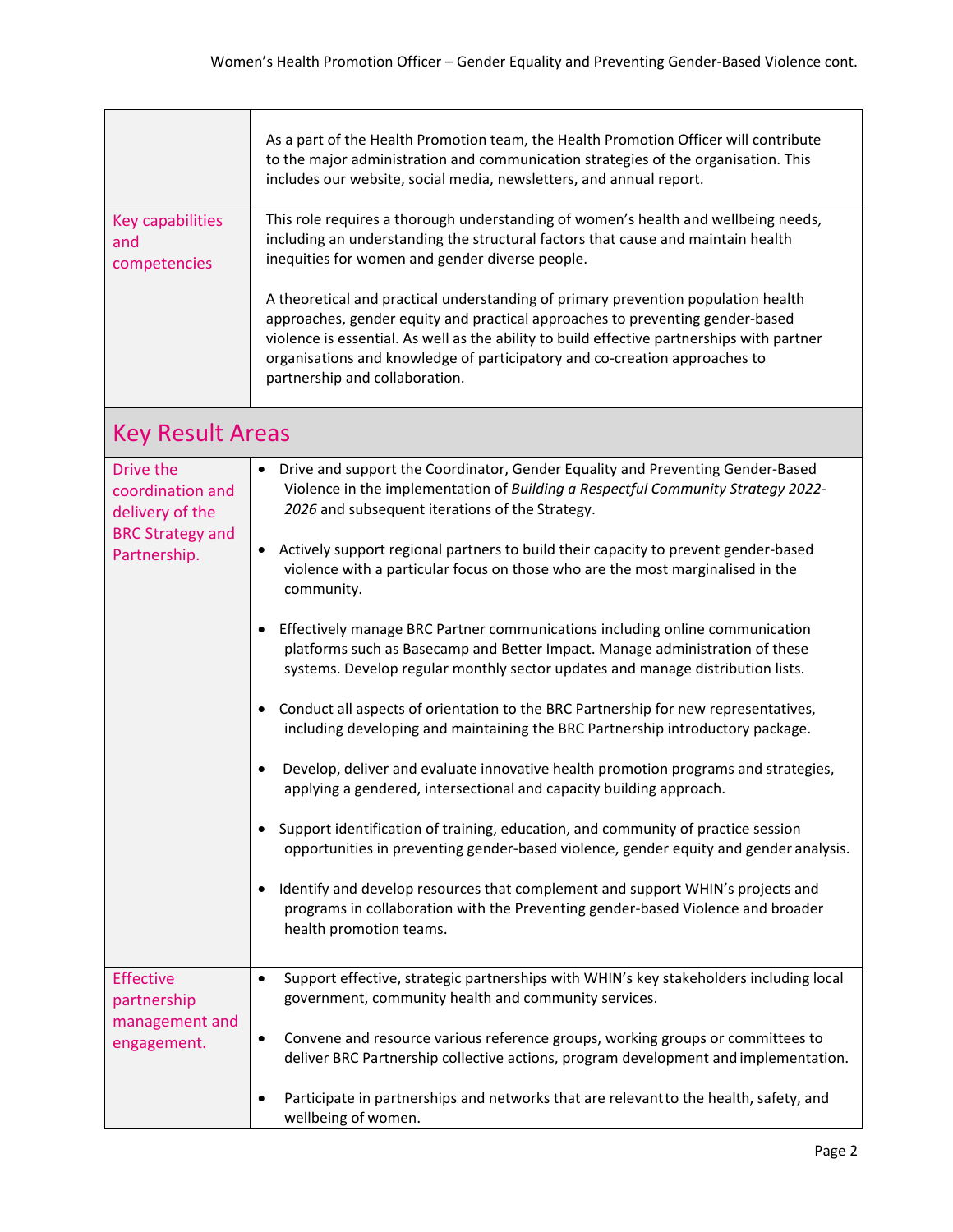| Health Policy,<br><b>Research and</b><br>Advocacy                                  | • Conduct research, data collection, analysis and literature reviews.<br>• Develop submissions, reports, articles and conference presentations.                                                            |
|------------------------------------------------------------------------------------|------------------------------------------------------------------------------------------------------------------------------------------------------------------------------------------------------------|
|                                                                                    | • Contribute to WHIN's communications including newsletters and social media.                                                                                                                              |
|                                                                                    | • Support and resource awareness-raising campaigns, including 16 Days of Activism<br>against Gender Violence and International Women's Day.                                                                |
|                                                                                    | • Implement key gender equity advocacy and strategies relating to local government<br>and community health strategic and organisational plans.                                                             |
| <b>Collaboration and</b><br><b>Teamwork</b>                                        | Actively participate as a member of the Health Promotion team and work<br>$\bullet$<br>collaboratively to achieve team and organisational goals. Work as a supportive and<br>cooperative team member.      |
|                                                                                    | Participate in WHIN staff and team meetings and in whole-of-organisation staff<br>$\bullet$<br>development activities.                                                                                     |
|                                                                                    | Participate in organisational strategic action planning.                                                                                                                                                   |
|                                                                                    | Actively communicate knowledge of programs and strategies to support<br>٠<br>organisational understanding and ownership.                                                                                   |
|                                                                                    | Demonstrate initiative and ability to work independently and collaboratively. Actively<br>٠<br>communicate and overcome barriers to information sharing.                                                   |
|                                                                                    | Promote and model the value of self-improvement and be proactive in seeking<br>٠<br>opportunities for growth and new learning.                                                                             |
| Organisational<br>Development<br>Health Policy,<br><b>Research and</b><br>Practice | • Provide support and assistance to the Manager, Health Promotion and other WHIN<br>colleagues, to develop and deliver integrated health promotion planning,<br>implementation, and evaluation activities. |
|                                                                                    | • Assist the Manager, Health Promotion as required, to fulfil WHIN's health<br>promotion reporting requirements.                                                                                           |
|                                                                                    | • Apply the organisation's vision, mission and values in order to achieve WHIN's<br>strategic objectives and priorities.                                                                                   |
|                                                                                    | Be actively involved in a learning organisation including continuous quality<br>٠<br>improvement and accreditation processes.                                                                              |
| Performance<br><b>Monitoring</b>                                                   | Regular supervision and performance feedback will be provided.                                                                                                                                             |
|                                                                                    | The Health Promotion Officer will be expected to participate in an annual<br>Performance and Development Planning process.                                                                                 |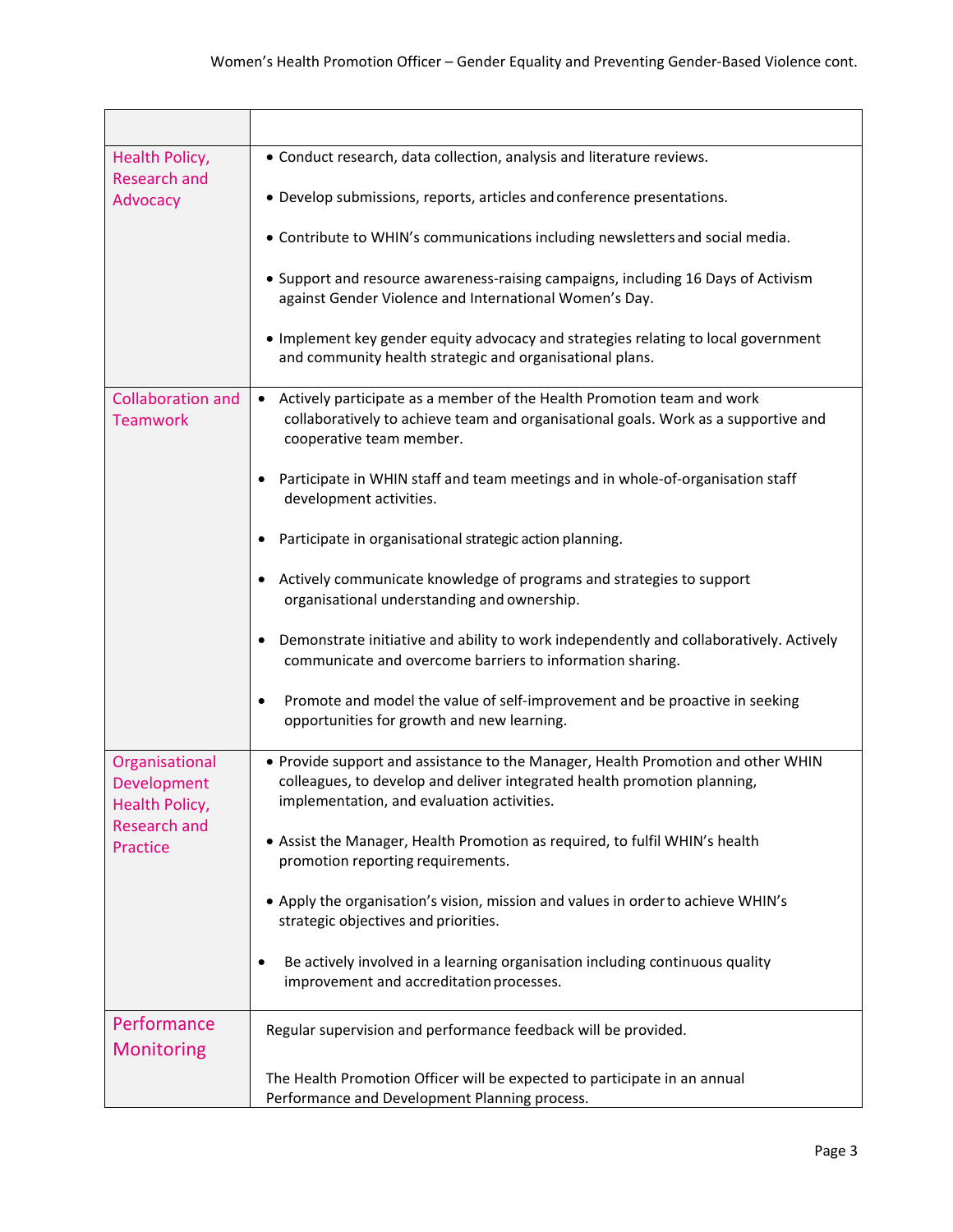| <b>Key Selection Criteria</b> |                                                                                                                                                                                                                                          |  |
|-------------------------------|------------------------------------------------------------------------------------------------------------------------------------------------------------------------------------------------------------------------------------------|--|
| criteria separately.          | Please note: all applications must contain a statement addressing each of the essential key selection                                                                                                                                    |  |
| <b>Essential</b>              | 1. Tertiary qualifications and experience in health promotion, gender studies,<br>community development and/or a social policy discipline.                                                                                               |  |
|                               | 2. Demonstrated knowledge and experience in gender equity and the link to<br>prevention of gender-based violence, including an in depth understanding of<br>the current policies and frameworks at both a State-wide and National level. |  |
|                               | 3. Demonstrated conceptual understanding and commitment to intersectional<br>feminist theory and addressing gender inequities in relation to the health, safety<br>and wellbeing of women and gender diverse people.                     |  |
|                               | Demonstrated experience in the delivery of training, group facilitation and<br>4.<br>public presentations.                                                                                                                               |  |
|                               | 5.<br>Demonstrated experience in stakeholder management and engagement, building<br>and maintaining strategic relationships and partnerships with a broad range of<br>stakeholders.                                                      |  |
|                               | Excellent and demonstrated written communications skills, including report<br>6.<br>writing, resource development and the ability to adapt academic writing to<br>simple English or translate knowledge effectively.                     |  |
| <b>Desirable</b>              | Knowledge of Melbourne's northern metropolitan region.<br>1.                                                                                                                                                                             |  |
|                               | Ability to speak a language other than English.<br>2.                                                                                                                                                                                    |  |
|                               | Experience working with the local government and/or community health sectors.<br>3.                                                                                                                                                      |  |
|                               | Certificate IV in Training and Assessment.<br>4.                                                                                                                                                                                         |  |
|                               | Experience undertaking prevention of violence against women activities in local<br>5.<br>communities.                                                                                                                                    |  |
|                               | Current Victorian Drivers Licence.<br>6.                                                                                                                                                                                                 |  |

#### Remuneration

All staff are employed under the conditions set out in WHIN's current Employment Agreement (EA). This role is classified as a level 5 position in the Social, Community, Home Care and Disability Services Industry Award 2010 (SCHCADS).

The salary is 3% above the award, as per WHIN's EA. The salary range is \$76,761 (pay point 1 Year 1) to \$81,471 (pay point 3 Year 6+) per annum full time, plus superannuation. The pay point will be negotiated according to education, training and years of relevant experience in similar organisations and/or roles. All other conditions of employment are in accordance with WHIN's EA.

The organisation offers employees the opportunity of salary packaging of up to \$16,050 per annum (\$30K grossed up). Salary packaging increases the value of the net salary (depending on personal taxation situation). (Salary packaging is subject to legislative requirements and in accordance with WHIN's policy.)